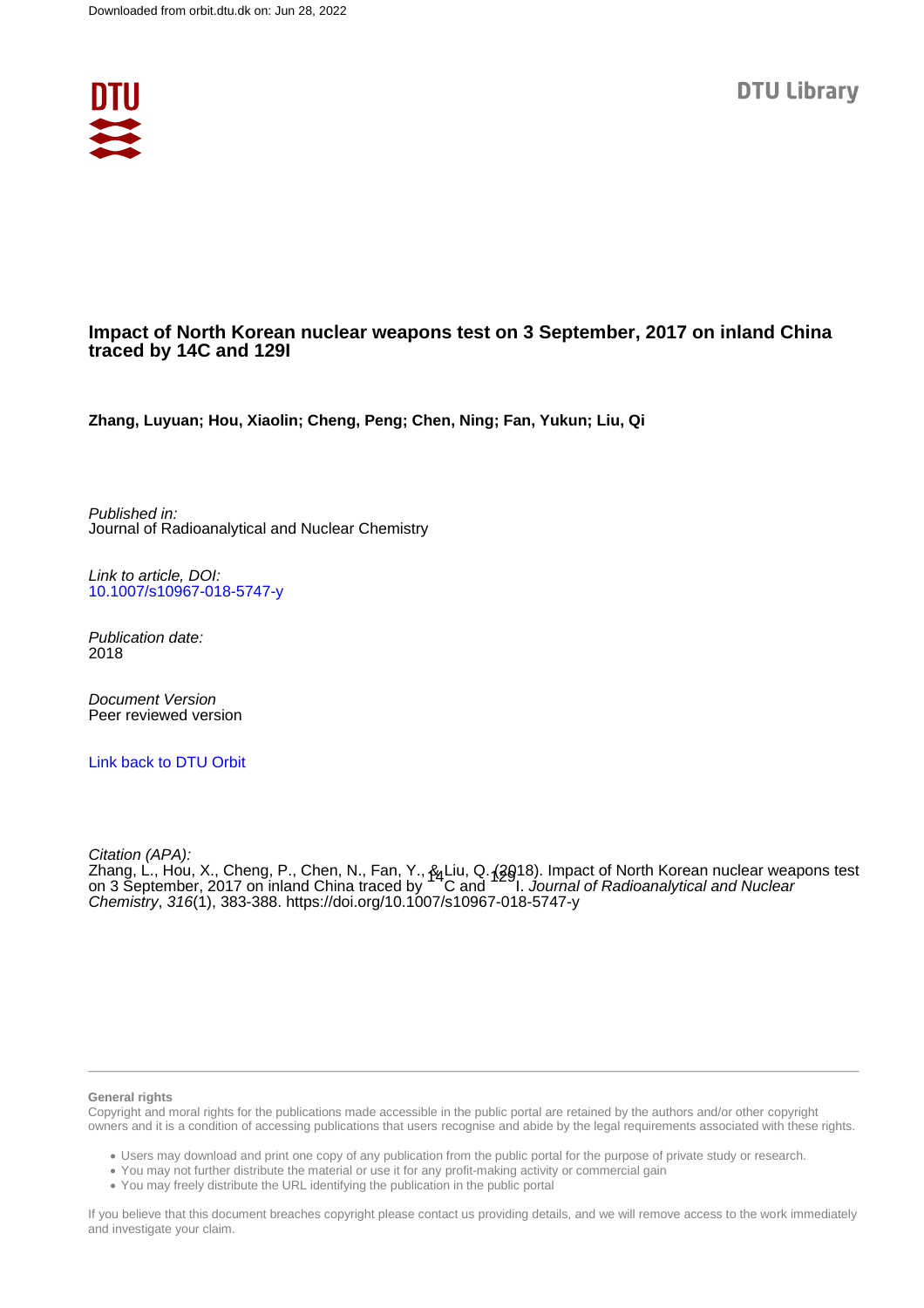| $\mathbf{1}$   | Impact of the North Korean nuclear weapon test on 3rd September 2017                                                                                      |
|----------------|-----------------------------------------------------------------------------------------------------------------------------------------------------------|
| $\overline{2}$ | in inland China traced by long-lived radionuclides $(^{14}C$ and $^{129}I)$                                                                               |
| 3              |                                                                                                                                                           |
| 4              | Luyuan Zhang <sup>1*</sup> , Xiaolin Hou <sup>1,2*</sup> , Peng Chen <sup>1</sup> , Ning Chen <sup>1</sup> , Yukun Fan <sup>1</sup> , Qi Liu <sup>1</sup> |
| 5              |                                                                                                                                                           |
| 6              | <sup>1</sup> State Key Laboratory of Loess and Quaternary Geology, Xi'an AMS Center, Institute of                                                         |
| $\overline{7}$ | Earth Environment, China Academy of Sciences, Xi'an 710075, China                                                                                         |
| 8              | <sup>2</sup> Center for Nuclear Technologies, Technical University of Denmark, Risø Campus,                                                               |
| 9              | Roskilde 4000, Denmark                                                                                                                                    |
| 10             |                                                                                                                                                           |
| 11             | Corresponding author:<br>Hou Xiaolin, houxl@ieecas.cn;                                                                                                    |
| 12             | Zhang Luyuan, zhangly@ieecas.cn;                                                                                                                          |
| 13             |                                                                                                                                                           |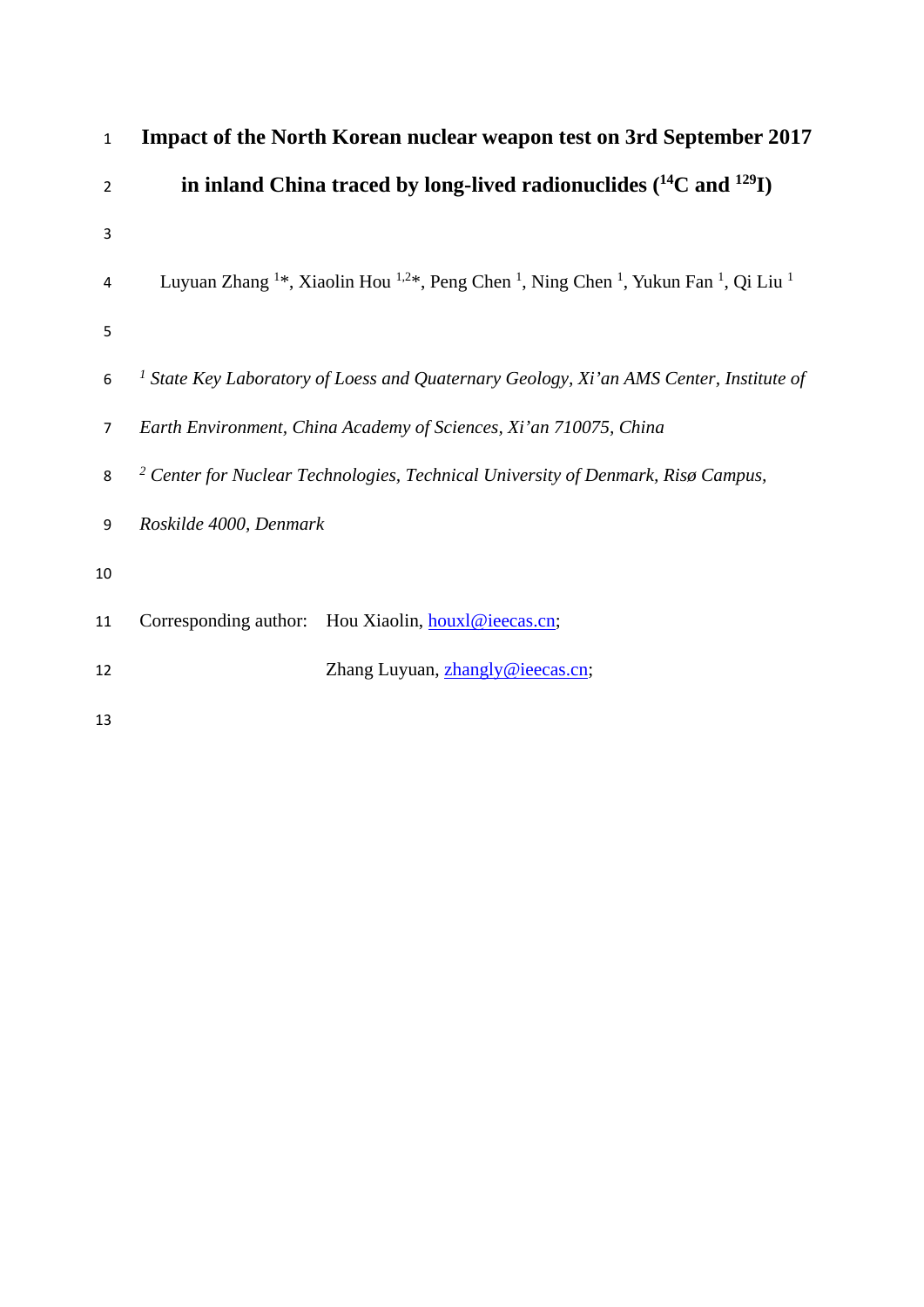#### **Abstract**

 On 3rd Sept., 2017, the sixth nuclear weapons test detonated by North Korea at the Punggye-ri nuclear test site has attracted extensive attention, of which radioactive hazard releases are the key concern, in particular in its neighboring countries including China. The released radioactive substances might be quickly dispersed to a large area through atmospheric processes. Aerosol samples were collected in Xi'an, a Chinese inland city, and 20 analyzed for two volatile and long-lived radionuclides,  ${}^{14}C$  and  ${}^{129}I$ , using highly sensitive accelerator mass spectrometry, to investigate possible leakage and level of radioactive 22 substances from this nuclear weapons test. Values of  $\Delta^{14}$ C in the post-test samples (-485‰ to -627‰) does not show any significant difference with those in the pre-test samples (-  $\,$  450‰ to -530‰), indicating no visible releases of radioactive  $\rm ^{14}C$  from this nuclear 25 weapons test. Compared to those observed in normal atmospheric  $CO<sub>2</sub>$  in China (-20‰ to  $-30\%$ , the highly negative values of  $\Delta^{14}$ C in these aerosol samples can be attributed to the <sup>14</sup> 2-depleted "old carbon" from combustion of fossil fuel in urban areas in Xi'an. A four-28 fold increase of <sup>129</sup>I/<sup>127</sup>I ratios of (0.6-7.4)  $\times$ 10<sup>-8</sup> in the post-test samples than the pre-test 29 ones ((0.4-1.6)  $\times$  10<sup>-8</sup>) were observed. The possible sources of <sup>129</sup>I in these atmospheric samples and the impact of the North Korea nuclear test are discussed.

 **Keywords**: North Korea underground nuclear weapons test, Carbon-14, Iodine-129, environmental radioactivity, aerosol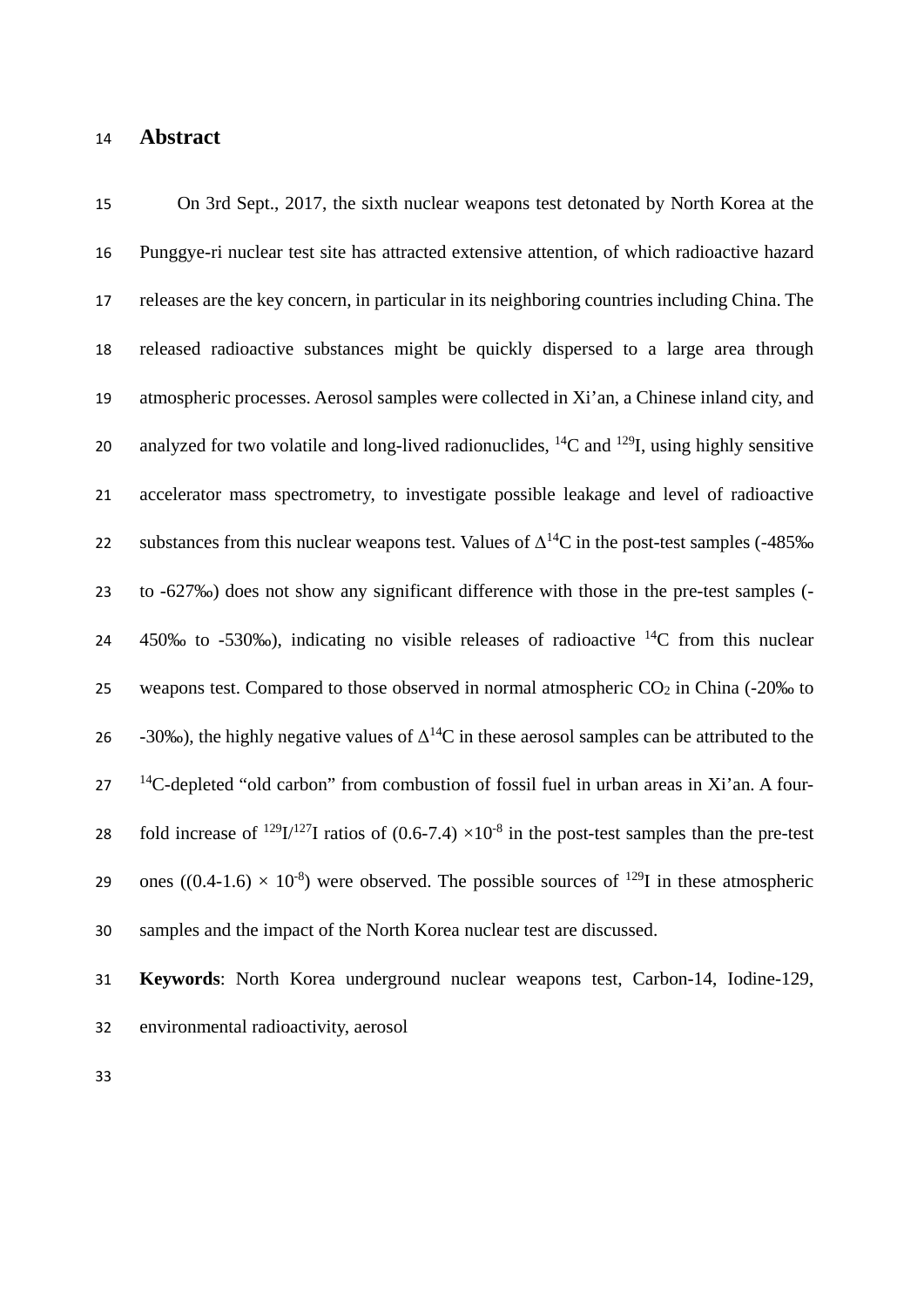### **Introduction**

 On 3rd Sept., 2017, at 12:00 am local time, North Korea conducted the sixth nuclear test of a hydrogen bomb. The seismic record by University of Science and Technology of China and Chinese Academy of Sciences suggested that this explosion is located at 41.2982° 38 N,  $129.0742^{\circ}$  E and the seismic magnitude was  $M_b$  5.56 (Wen, 2017; Zhao et al., 2017). This site refers to the Punggye-ri nuclear weapon test site, where the previous five nuclear weapons tests were conducted by North Korea. The estimated yield of this test is about 108 kt TNT, being the largest nuclear test among all 6 tests by North Korea, which is about 3 – 7.8 times bigger than that of "Fat Man" atomic bomb detonated over Nagasaki in 1945 (Wen, 2017).

 The emergency response of environmental monitoring was immediately initiated by China (Ministry of Environmental Protection of the People's Republic of China, 2017), South Korea and Japan (The Nuclear Regulation Authority of Japam, 2017) by monitoring the radioactivity level in the border area to North Korea using routine radioactive monitoring methods, but no measurable signals have been reported. It is expected to confirm this event by investigating the radioactive signal directly released from this test by using a highly sensitive method, which will be also useful for evaluation of the possible environmental impact.

C with a half-life of 5730 years, is produced as a neutron activation product through 53 reactions of <sup>14</sup>N(n, p)<sup>14</sup>C, <sup>13</sup>C(n, g)<sup>14</sup>C, <sup>16</sup>O(n,  $\alpha$ )<sup>14</sup>C and <sup>15</sup>N(n, d)<sup>14</sup>C) in nuclear weapon tests and nuclear reactors, and often released to the atmosphere as gaseous form (e.g. 55 CO<sub>2</sub>/CO). <sup>129</sup>I, a radioisotope of iodine with half-life of  $15.7 \times 10^6$  years, is produced as a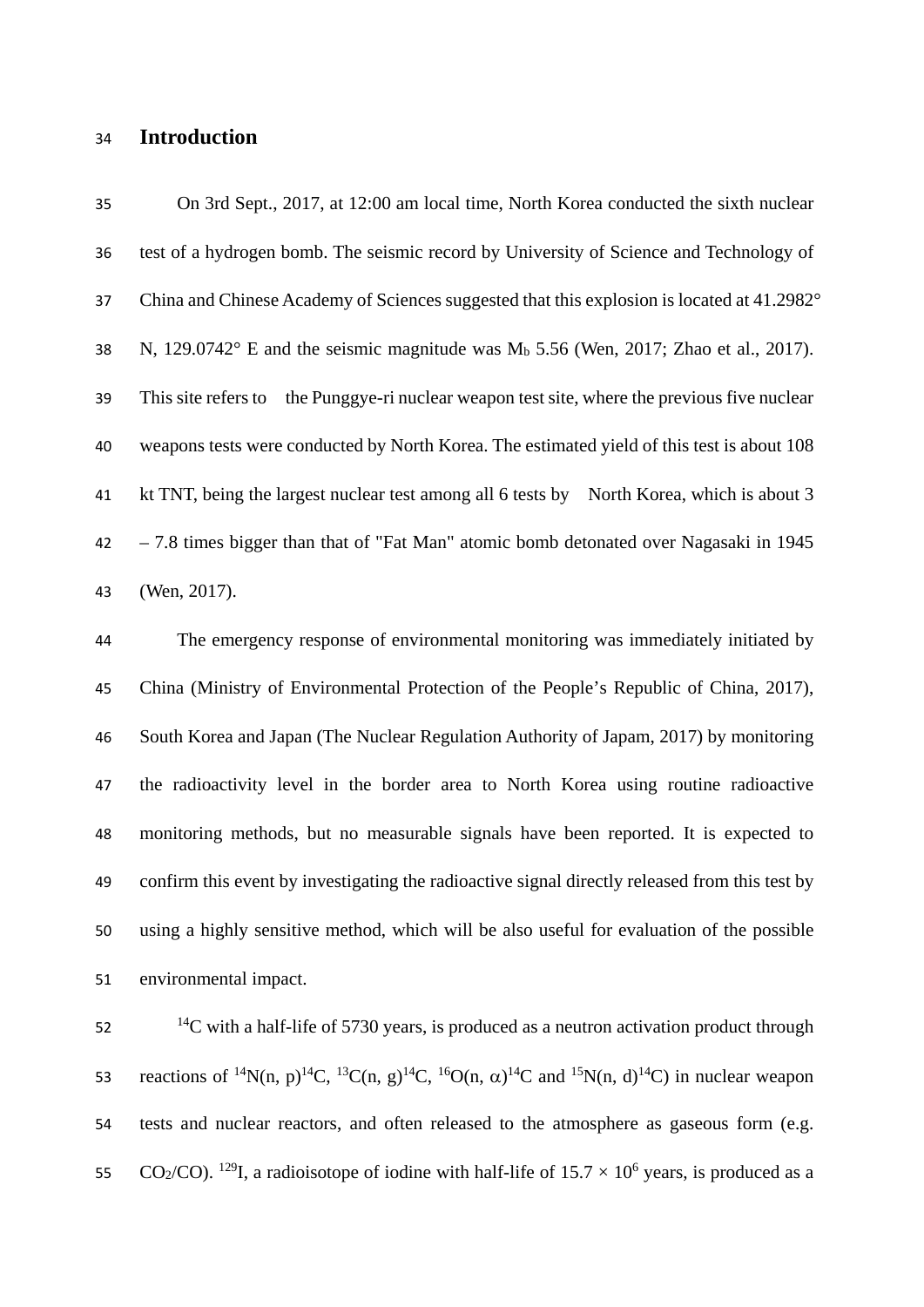56 fission product of <sup>235</sup>U and <sup>239</sup>Pu, and releases to the atmosphere as gaseous form (e.g. I<sub>2</sub>) from nuclear weapon tests, nuclear accidents and nuclear spent fuel reprocessing.  ${}^{14}C$  and level in the environment have been raised by a few orders of magnitude in 1950-1980 59 due to intensive atmospheric nuclear weapons tests (Hou et al., 2009; Hua et al., 2013). <sup>14</sup>C and <sup>129</sup>I are two important radionuclides released from human nuclear activities such as nuclear weapons tests, nuclear accidents, spent nuclear fuel reprocessing plants, and therefore can be applied as excellent tracers for monitoring nuclear weapons testing and nuclear accidents/leakage. Accelerator mass spectrometry (AMS) is a very sensitive method 64 for determination of long-lived radionuclides, especially <sup>14</sup>C and <sup>129</sup>I, down to nBq level, 65 therefore it can be used to detect very small releases of  ${}^{14}C$  and  ${}^{129}I$  to the environment from nuclear activities.

67 Using a highly sensitive tool of AMS measurement for  $^{129}$ I and  $^{14}$ C in air samples, this work aims to explore the possible releases of radioactive substances from the 6th nuclear weapon test of North Korea, and estimate its impact on environmental radioactivity in the Chinese inland area.

| 72 | <b>Method</b> |  |
|----|---------------|--|
|    |               |  |

#### **Sampling**

The aerosol samples were collected by a large volume sampler (flow rate of 1.5 m<sup>3</sup>/min) on glass fiber filter at the Xi'an AMS center (34°13'25"N, 109°0'0"E) in Xi'an, China (Fig. 1). The sampling site is approximately 2200 km southwest of the Punggye-ri nuclear weapon test site (41.2982° N, 129.0742° E ) in mountain terrain, Kilju County, North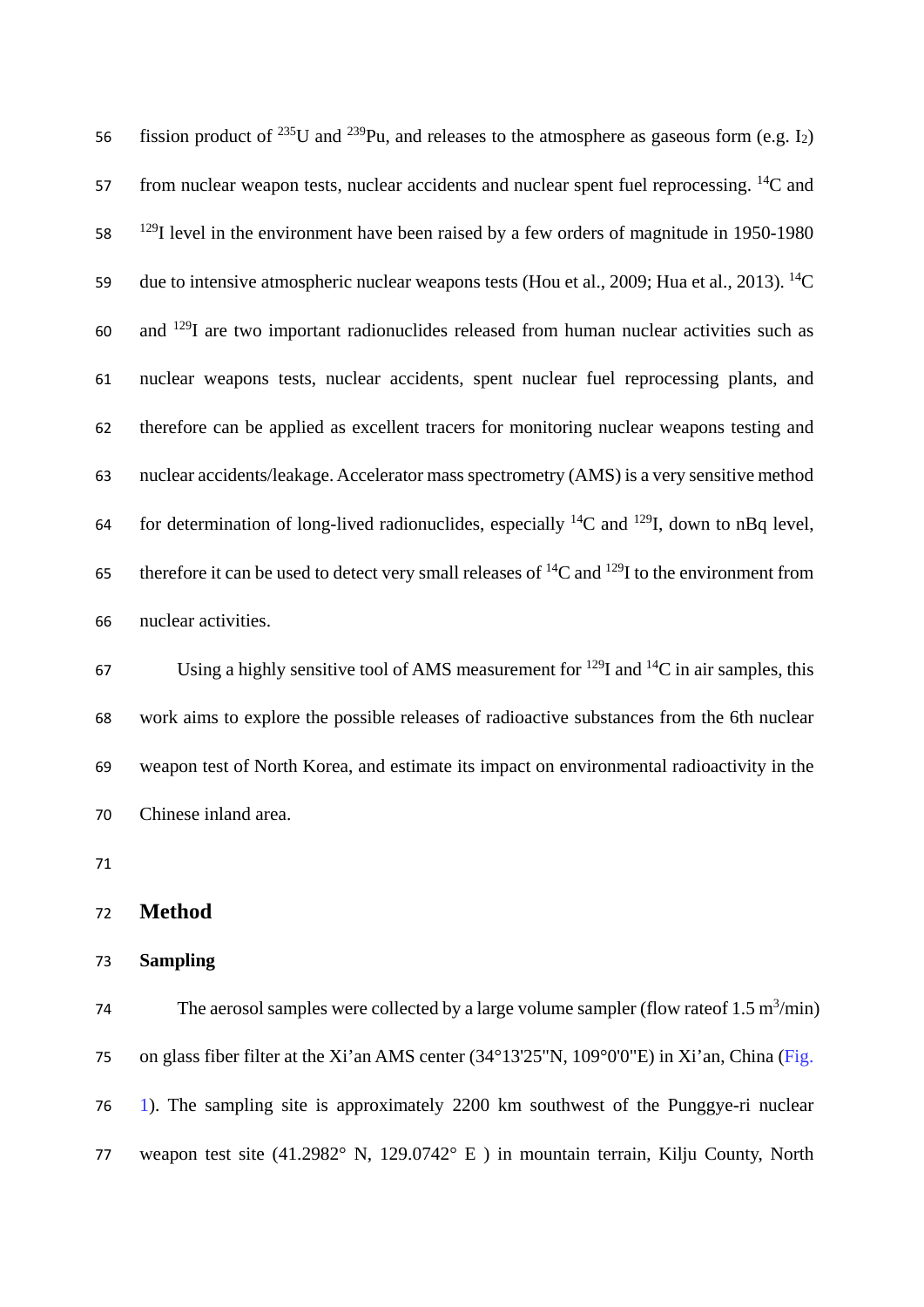Hamgyong Province in northeastern North Korea. The samples collected before and immediately after the North Korea sixth nuclear weapon test were analyzed for radioactive 80  $^{14}$ C and  $^{129}$ I.



 **Figure 1. Map showing the Punggye-ri nuclear test site of the North Korea underground nuclear test on 3rd Sept., 2017 and aerosol sampling location in Xi'an, China**

### **Preparation of aerosol samples and AMS measurement for 14C**

86 The aerosol samples were cut into small pieces  $\left(\frac{\langle 2 \times 2 \rangle}{\langle 2 \times 2 \rangle} \right)$  and put into a quartz tube for separation of carbon using pyrolysis. Carbon in aerosols was oxidized to carbon dioxide using high purity oxygen at 900 ℃. Carbon dioxide collected during pyrolysis process were reduced to graphite using zinc metal powder in the presence of iron as a catalyst. The  $14^{\circ}$  exponent in the prepared graphite was measured using 3MV AMS (HVEE, the 91 Netherlands) in the Xi'an AMS Center, The measurement uncertainty of  ${}^{14}C/{}^{12}C$  atomic ratio for the samples is better than 0.2% (Cheng et al., 2013). The minimum measurable 93 ratio of  ${}^{14}C/{}^{12}C$  is  $3.1 \times 10^{-16}$  (Zhou et al., 2006).

94 The <sup>14</sup>C level in the aerosol samples is expressed as  $\Delta^{14}$ C, which is the deviation (in ‰) 95 of the  ${}^{14}C/{}^{12}C$  ratio of a sample with respect to modern carbon (standard sample) after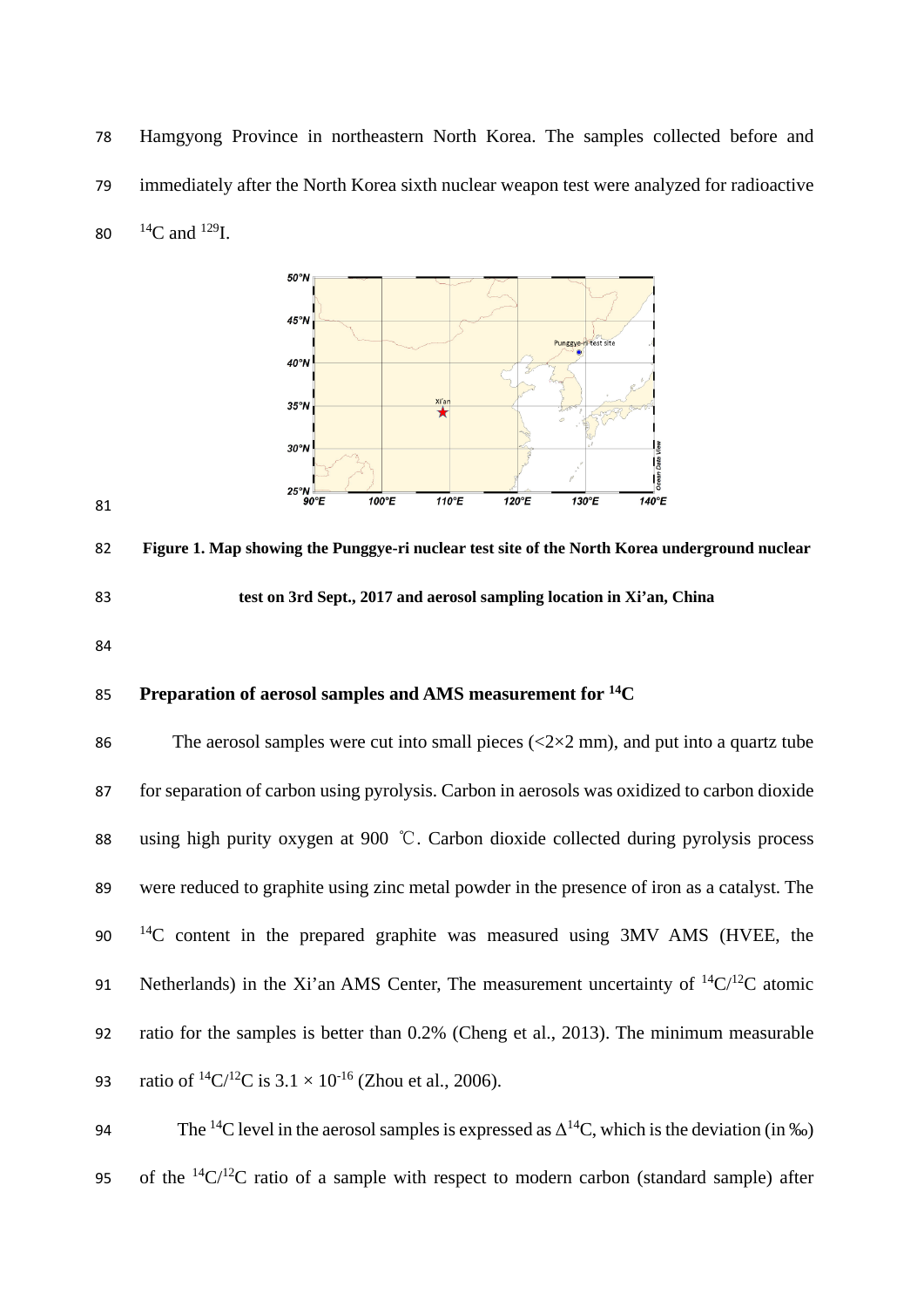96 correcting for the age and isotopic fractionation (Stuiver and Polach, 1977).

97

## 98 **Preparation of aerosol samples and determination of <sup>129</sup>I and <sup>127</sup>I**

99 The aerosol samples were cut into small pieces  $\langle 5 \times 5 \text{ mm} \rangle$ , and put into a quartz boat.  $100$  <sup>125</sup>I was added as chemical yield tracer. Iodine was separated from the aerosol filter using a 101 combustion method by being oxidized to molecular iodine with oxygen at 800 ℃ in a tube 102 furnace (Hou et al., 2010). The released iodine was trapped into a mixture solution of 0.5 103 mol/L NaOH and 0.02 mol/L NaHSO3. An aliquot of solution (1.0 ml) was taken for 104 determination of  $^{127}I$  using ICP-MS (Agilent 8800, USA) after 10-fold dilution with  $105$  deionized water of 18.2 MΩ cm, produced by a Cascada<sup>TM</sup> Lab Water System (Pall Life 106 Sciences, USA).  $Cs^+$  (CsCl) was used as an internal standard in the ICP-MS measurement 107 of iodine. One mL of the solution was taken for measurement of  $^{125}I$  by a NaI gamma 108 counter (Model FJ2021, Xi'an Nuclear Instrument Factory, China).  $0.2 \text{ mg}^{127}$ I carrier and 109 0.5 mg chloride were added to the remained solution, and then nitric acid was added to pH 110 2. AgNO3 solution was added to the solution, and the formed AgI-AgCl precipitate was 111 separated by centrifuge. After dried at 70°C, the AgI-AgCl precipitate was mixed with Nb 112 metal powder (99.9%, 325 mesh, Alfa Aesar, USA) in mass ratio of 1:3 and pressed into a 113 cooper target holder. <sup>129</sup>I in the AgI-AgCl precipitate was measured using  $3MV$  AMS in the 114 Xi'an AMS Center (Hou et al., 2010). The procedural blank of  $^{129}I/^{127}I$  was prepared using 115 a blank glass fiber filter with the same procedure as for the samples, and determined to be 116  $\langle 2 \times 10^{-13}$  (Zhou et al., 2010). <sup>129</sup>I/<sup>127</sup>I standard was prepared using NIST-SRM 4949c by 117 dilution using <sup>127</sup>I carrier solution (prepared using iodine crystal with <sup>129</sup>I/<sup>127</sup>I atomic ratio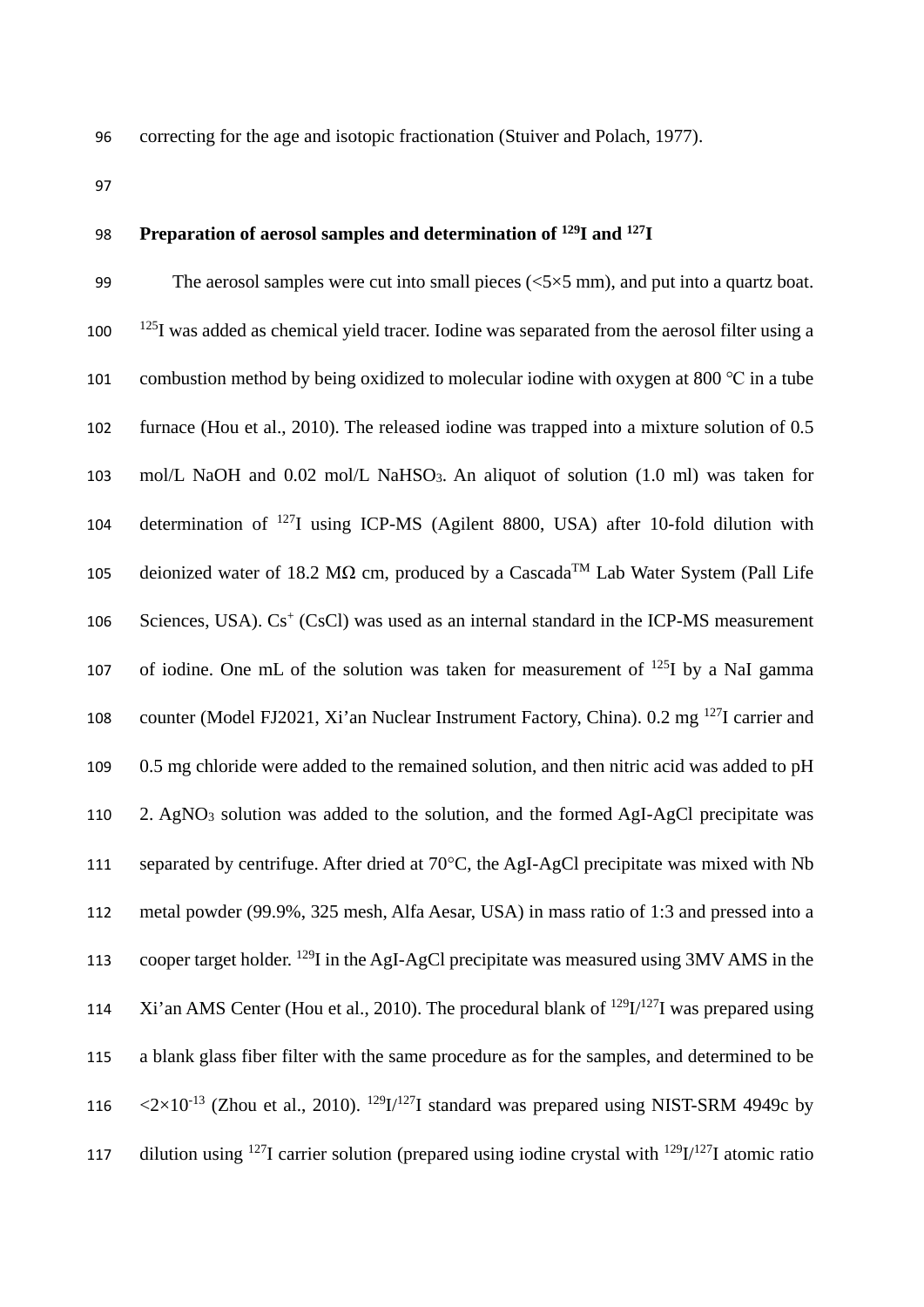- 118 of less than  $2\times10^{-14}$  in the same form as sample (AgI-AgCl precipitate), which is used for 119 calibration/correction of the measured  $^{129}I^{127}I$  ratio by AMS.
- 120

# 121 **Results and discussion**

### **Levels of**  $\Delta^{14}C$  **and <sup>129</sup>I in the aerosols**

123 The pre- and post-test aerosol samples were analyzed for both  ${}^{14}C$  and  ${}^{129}I$ .  $\Delta {}^{14}C$  levels 124 range from -450‰ to -530‰ for pre-test aerosols, while from -485‰ to -627‰ for posttest samples (Fig.2a). No significant difference of  $\Delta^{14}C$  (p=0.22) between pre-test and post-126 test was measured. However,  $\Delta^{14}$ C values in these aerosol samples are significantly lower than those observed in atmospheric  $CO_2$  samples collected all over China with  $\Delta^{14}C$  ranging 128 from -20‰ to -30‰ (Niu et al., 2016).

Concentrations of stable iodine  $(127)$  in aerosol were measured to be 1.2-6.0 ng/m<sup>3</sup> 130 (Table 1), which fell well in the common level of iodine in terrestrial aerosols (Saiz-Lopez 131 et al., 2012). <sup>129</sup>I concentrations range from  $0.3 \times 10^5$  atoms/m<sup>3</sup> to  $4.6 \times 10^5$  atoms/m<sup>3</sup> (Table 132 1).

133

# 134 **Table 1 Analytical results of <sup>127</sup>I**, <sup>129</sup>**I** concentrations and <sup>129</sup>**I**/<sup>127</sup>**I** atomic ratios in

#### 135 **Xi'an aerosols**

|              | Sampling  | $127$ I, ng/m <sup>3</sup> |                   | <sup>129</sup> I, $\times$ 10 <sup>5</sup> atoms/m <sup>3</sup> |             | <sup>129</sup> I/ <sup>127</sup> I atomic ratio, $\times$ 10 <sup>-8</sup> |             |  |
|--------------|-----------|----------------------------|-------------------|-----------------------------------------------------------------|-------------|----------------------------------------------------------------------------|-------------|--|
| Sample       | date,     |                            |                   |                                                                 |             |                                                                            |             |  |
| Name         | 2017      |                            | Conc. Uncertainty | Conc.                                                           | Uncertainty | Ratio                                                                      | Uncertainty |  |
| <b>AE002</b> | 3.28-3.30 | 5.8                        | 0.2               | 4.5                                                             | 0.2         | 1.62                                                                       | 0.07        |  |
| AE003        | 3.30-4.01 | 2.8                        | 0.1               | 1.8                                                             | 0.1         | 1.34                                                                       | 0.04        |  |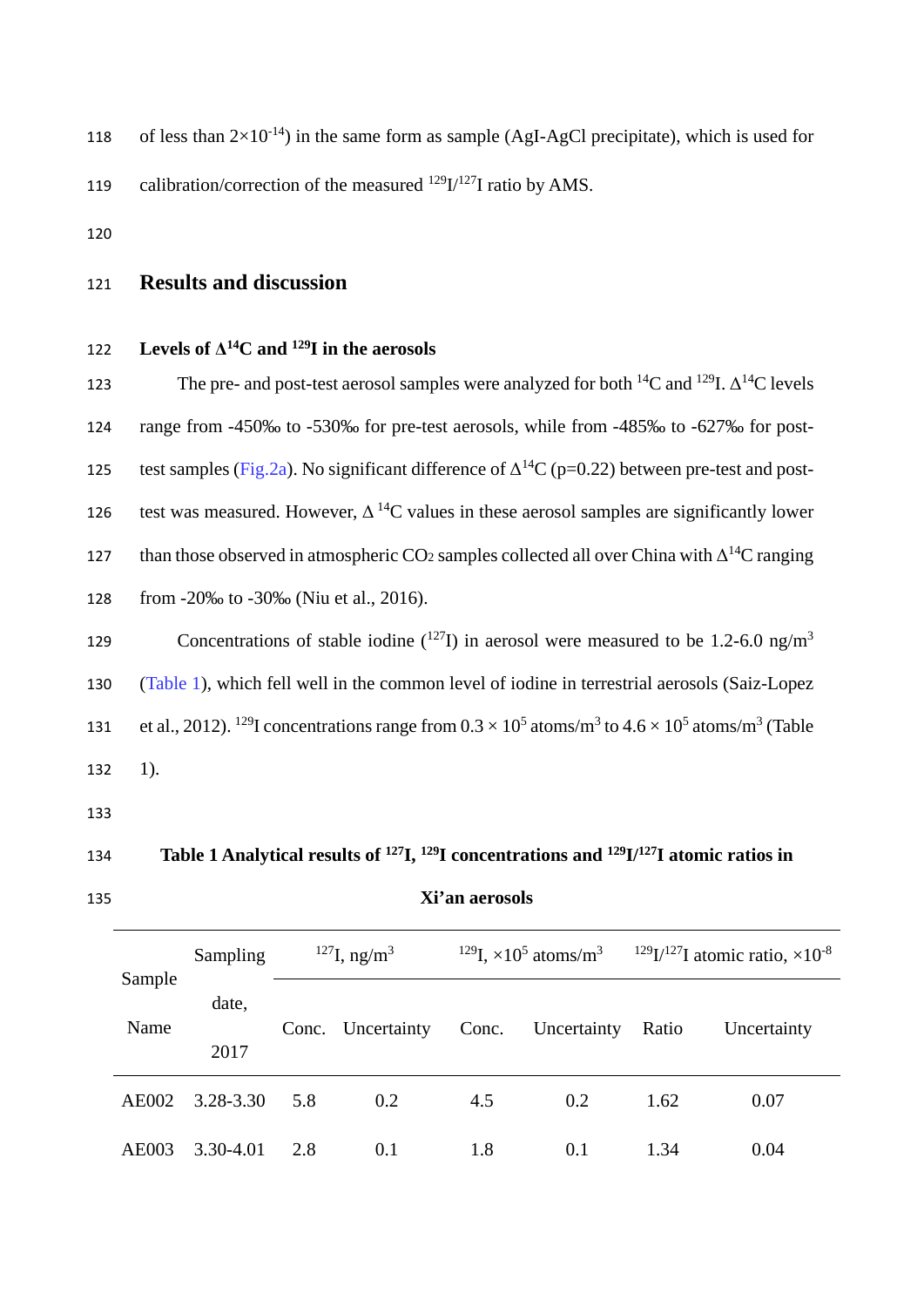| <b>AE004</b> | 4.01-4.03     | 6.0  | 0.1 | 1.1 | 0.1 | 0.38 | 0.03 |
|--------------|---------------|------|-----|-----|-----|------|------|
| <b>AE005</b> | 8.28-8.29     | 1.2  | 0.1 | 0.8 | 0.1 | 1.38 | 0.06 |
| <b>AE006</b> | 8.30-8.31     | 2.50 | 0.1 | 0.3 | 0.1 | 0.26 | 0.01 |
| <b>AE007</b> | $9.01 - 9.02$ | 3.5  | 0.1 | 1.2 | 0.1 | 0.75 | 0.05 |
| <b>AE008</b> | 9.03-9.04     | 3.3  | 0.1 | 2.5 | 0.1 | 1.57 | 0.05 |
| <b>AE009</b> | 9.05-9.06     | 2.1  | 0.1 | 7.3 | 0.3 | 7.43 | 0.39 |
| <b>AE010</b> | 9.08-9.09     | 4.9  | 0.1 | 1.3 | 0.1 | 0.57 | 0.03 |
| <b>AE011</b> | 9.10-9.11     | 1.7  | 0.1 | 4.6 | 0.1 | 5.75 | 0.24 |

137 The measured <sup>129</sup>I/<sup>127</sup>I atomic ratios were in the range of  $(0.4\t{-}1.6) \times 10^{-8}$  in April and 138 August before the North Korean 6th nuclear weapon test, and  $(0.6-7.4) \times 10^{-8}$  in early 139 September after the test (Fig. 2b). This range is comparable to those in aerosols collected 140 in Japan and Brazil, while 1-2 orders of magnitude lower than those in European (Englund 141 et al., 2010; Santos et al., 2005; Toyama et al., 2013).

136  $*$  Uncertainties presented here is an extended uncertainty with a coverage of  $k=1$ 

142 It is worthy to note that the average  $129I/127I$  atomic ratio of post-test aerosol samples 143 is 4.7 times higher than that of pre-test samples (Fig. 2b). High  $^{129}I^{127}I$  ratios were observed 144 in two aerosol samples collected on 5-6 Sept. and 10-11 Sept. However, statistical analysis suggests that there is no significant difference between pre-test  $^{129}I^{127}I$  ratios and those 146 post-test ones (p=0.16) because of high variation of  $^{129}I^{127}I$  ratios in these samples.

147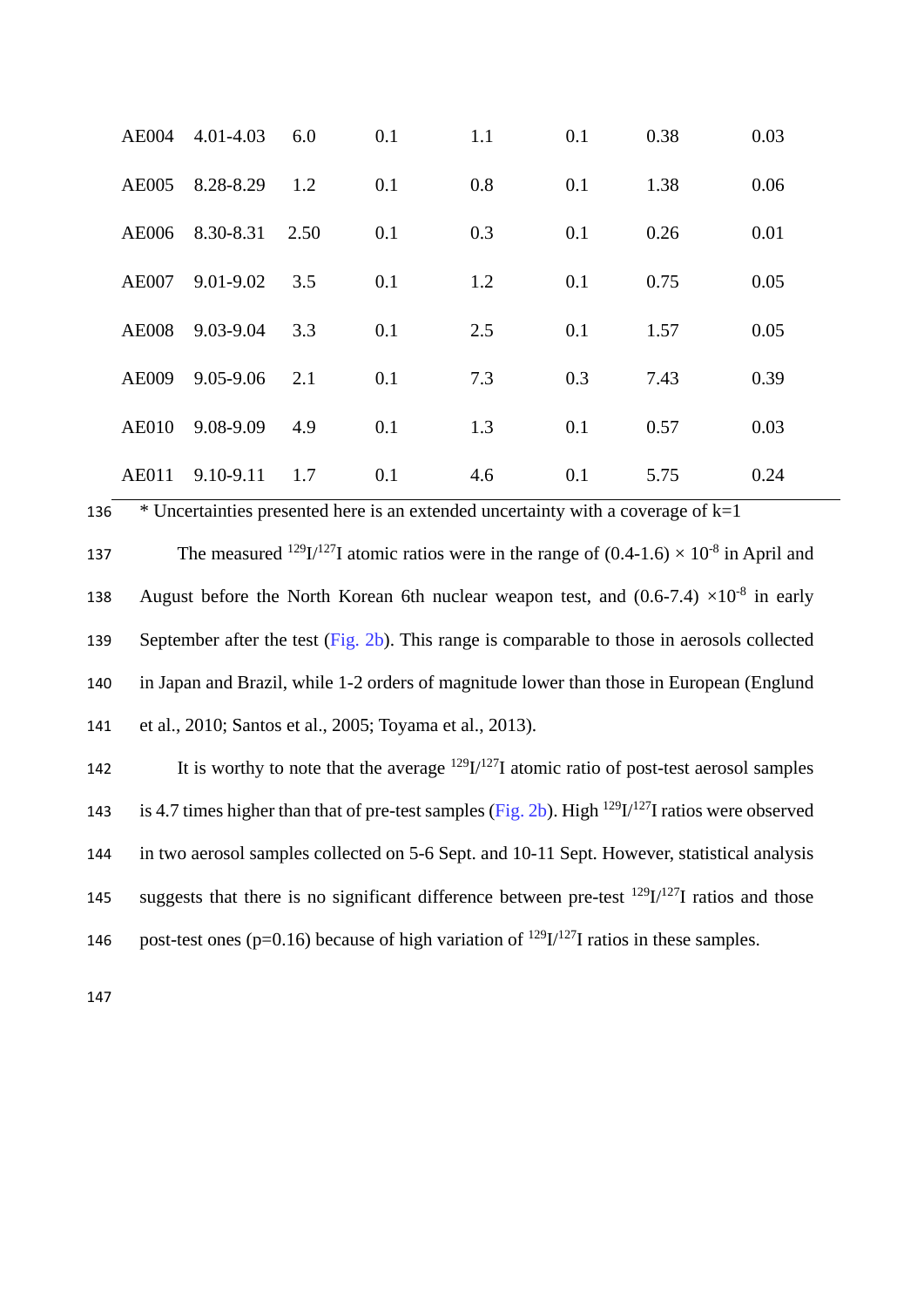

151

148

# **Sources of 14C and 129** 152 **I in aerosols from Xi'an**

153 No significantly statistical difference of  ${}^{14}C$  concentrations in aerosols was noticed 154 between before and after North Korea 6th nuclear weapon test. In fact, the significantly low  $\Delta^{14}$ C values (from -450‰ to -627‰) measured in these aerosol samples indicate that these 156 aerosols contained high  ${}^{14}C$ -depleted "old carbon" mainly from combustion of fossil fuel 157 (Paull et al., 1989), which greatly reduce the atmospheric  $\Delta^{14}C$  (Niu et al., 2016). Therefore, the  $\Delta^{14}$ C results suggest the <sup>14</sup>C signal of North Korea nuclear test, if it exists, would be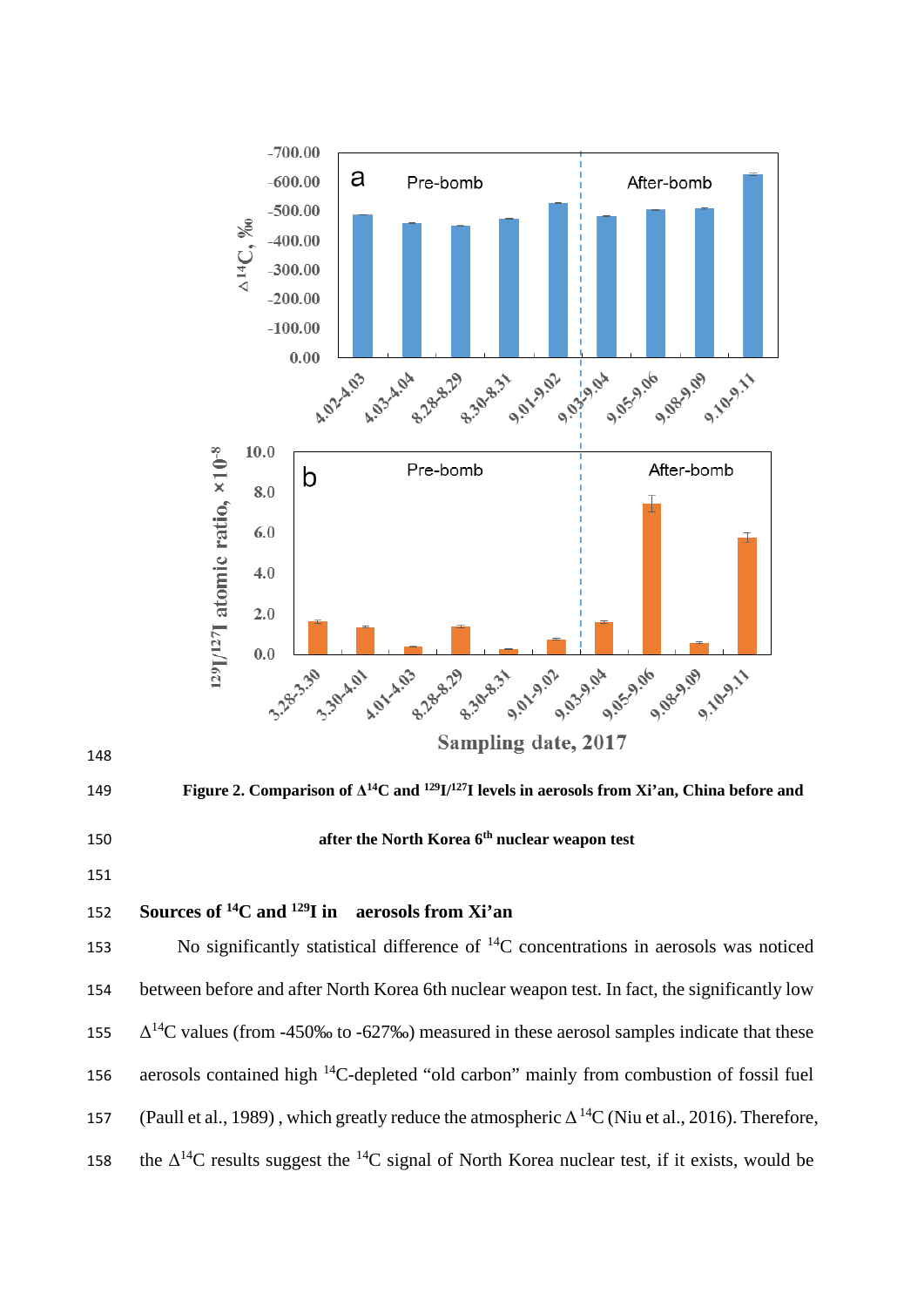159 negligible or completely masked by "old carbon" signals.

160 The increased  $^{129}I/^{127}I$  ratios in the aerosol samples collected immediately after the nuclear weapon test was observed (Fig. 2), which is probably originated from the North 162 Korean  $6<sup>th</sup>$  nuclear weapons test. However, this is not in agreement with the results of radiation monitor along the board areas between China and North Korea, where no increased absorption dose rate was measured in air (Ministry of Environmental Protection of the People's Republic of China, 2017; Persio, 2017).

166 To confirm the source of  $^{129}I$  in the aerosol samples immediately after North Korean 167 nuclear weapon test on 3rd Sept. 2017, the pathway of the air masses in Xi'an in the periods 168 for collection of these samples was investigated using transport and dispersion modelling 169 (HYSPLIT) (Draxler and Rolph, 2003) (Fig. 3). Back trajectories analysis shows that the 170 air masses at the sampling site in Xi'an, China during the sampling periods are dominantly 171 transported from direction of west and northwest, and in a small portion from east and 172 southeast but within the territory of China. Therefore, the high  $^{129}I^{127}I$  ratios and  $^{129}I$ 173 concentrations in these aerosol samples should be related to the air masses from west Asia and Europe during 26th - 30th Mar., 31st Aug. - 4<sup>th</sup> Sept., and 10th-11th Sept. Due to the 175 huge amount of  $129$ I has being released from the nuclear fuel reprocessing plants at 176 Sellafield, UK and La Hague, France, level of aerosol  $^{129}I^{127}I$  ratios in Europe has been increased to  $(15.6-102.0) \times 10^{-8}$  (Zhang et al., 2016), which is 1-2 orders of magnitude 178 higher than those in Xi'an. Consequently, the increased  $^{129}I$  level should be attributed to 179  $^{129}$ I-rich air masses which carry gaseous released  $^{129}$ I and re-emission of liquid discharged 180 <sup>129</sup>I from the European nuclear fuel reprocessing plants (Sellafield, UK and La Hague, 181 France) (Zhang et al., 2017), and unlikely related to the North Korea nuclear weapon test 182 on 3rd Sept. 2017.

183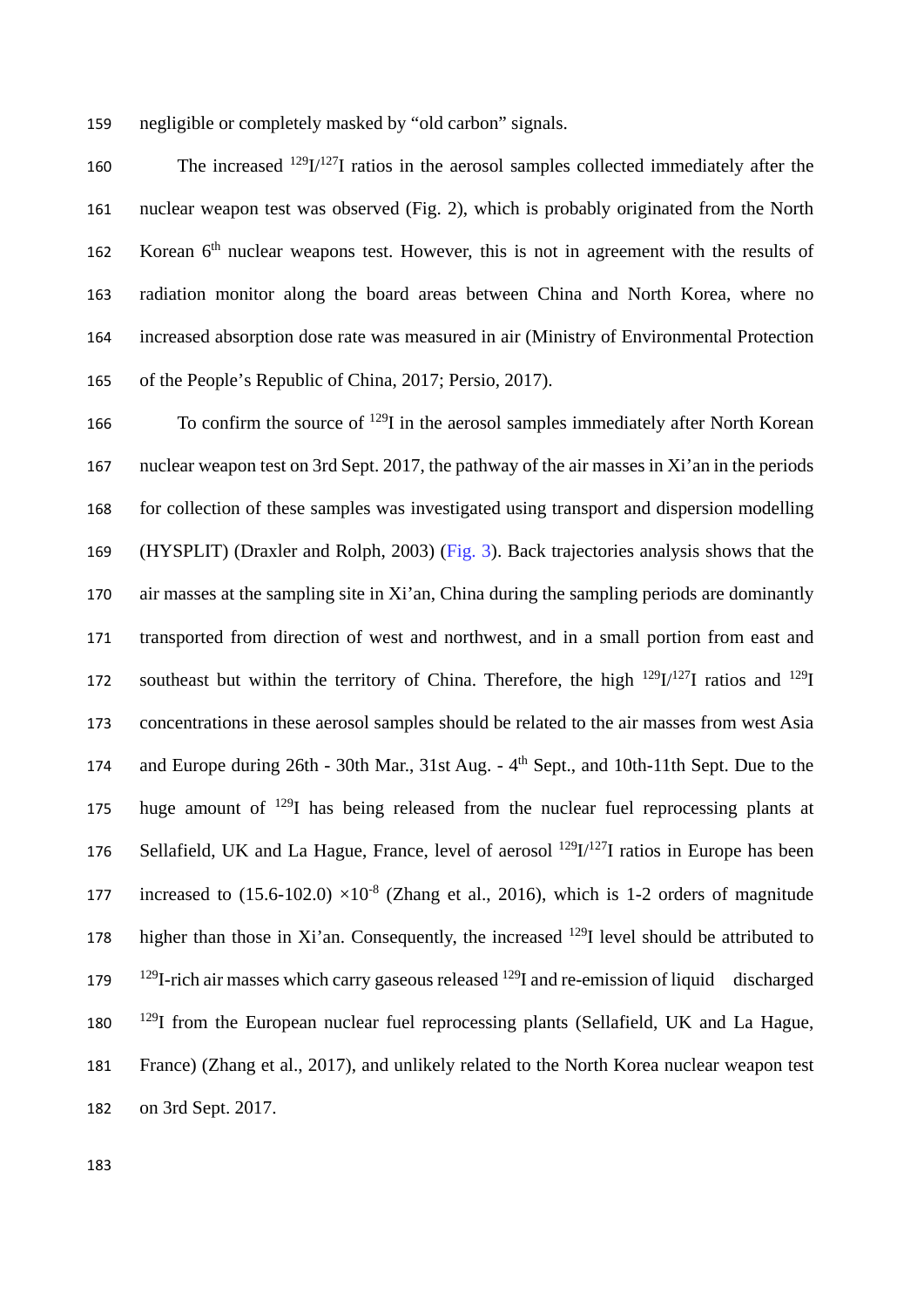



**Figure 3. Back trajectories analysis of air masses in Xi'an from 30th Mar. to 11th Sept. 2017.**

### **Radiation impact of North Korea 6th nuclear test on Chinese inland**

188 The analytical results of  ${}^{14}C$  and  ${}^{129}I$  in aerosol samples indicate that no radioactive substance from the North Korean 6th nuclear weapons test on 3rd Sept. 2017 was detected in inland China, which agrees with the monitoring results along the boards areas between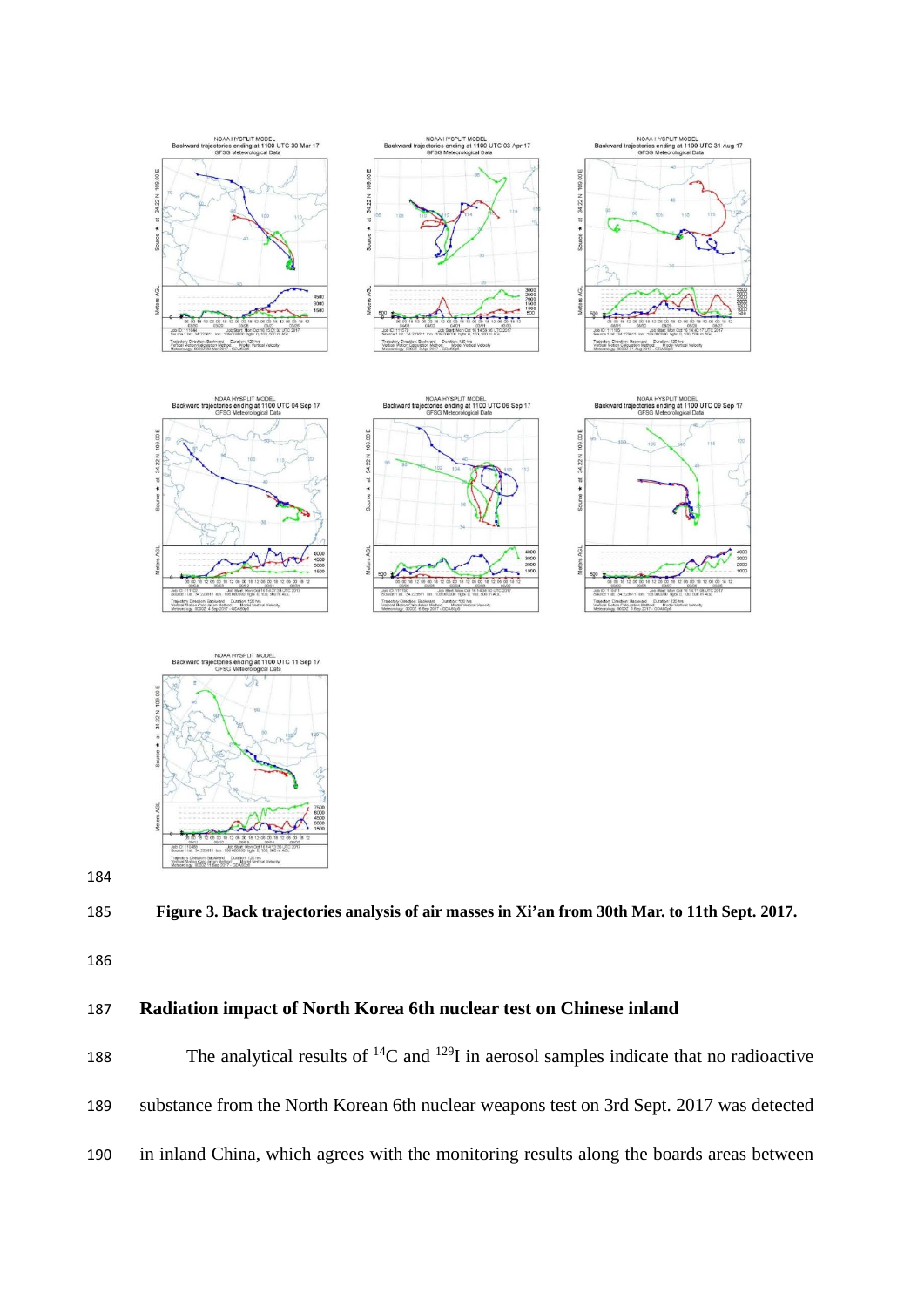China and North Korea (Ministry of Environmental Protection of the People's Republic of China, 2017; The Nuclear Regulation Authority of Japam, 2017).

 The forward trajectory analysis shows that the air masses moved from the Punggye-ri nuclear test site on 3rd Sept. to north and northeast direction (Fig. 4). It indicates that even if there is any leakage of radioactive substances from this nuclear test, the radioactive pollutants should be transported northwards along Chinese northeast border (Jilin and Heilongjiang provinces) to southeast Russia, and impossible to reach Xi'an, China. It is also evident that the latest nuclear test would not cause an impact in the environment and human health in China.

 Up to now, no radioactive substances have been detected in neighboring countries of North Korea (i.e. Japan, South Korea). However, owing to the collapse of nuclear test tunnel in late September, new radiation leakage through the mountain cracks is quite possible, which have attracted much attention. We continue to collect air samples and would further investigate its impact on Chinese environment.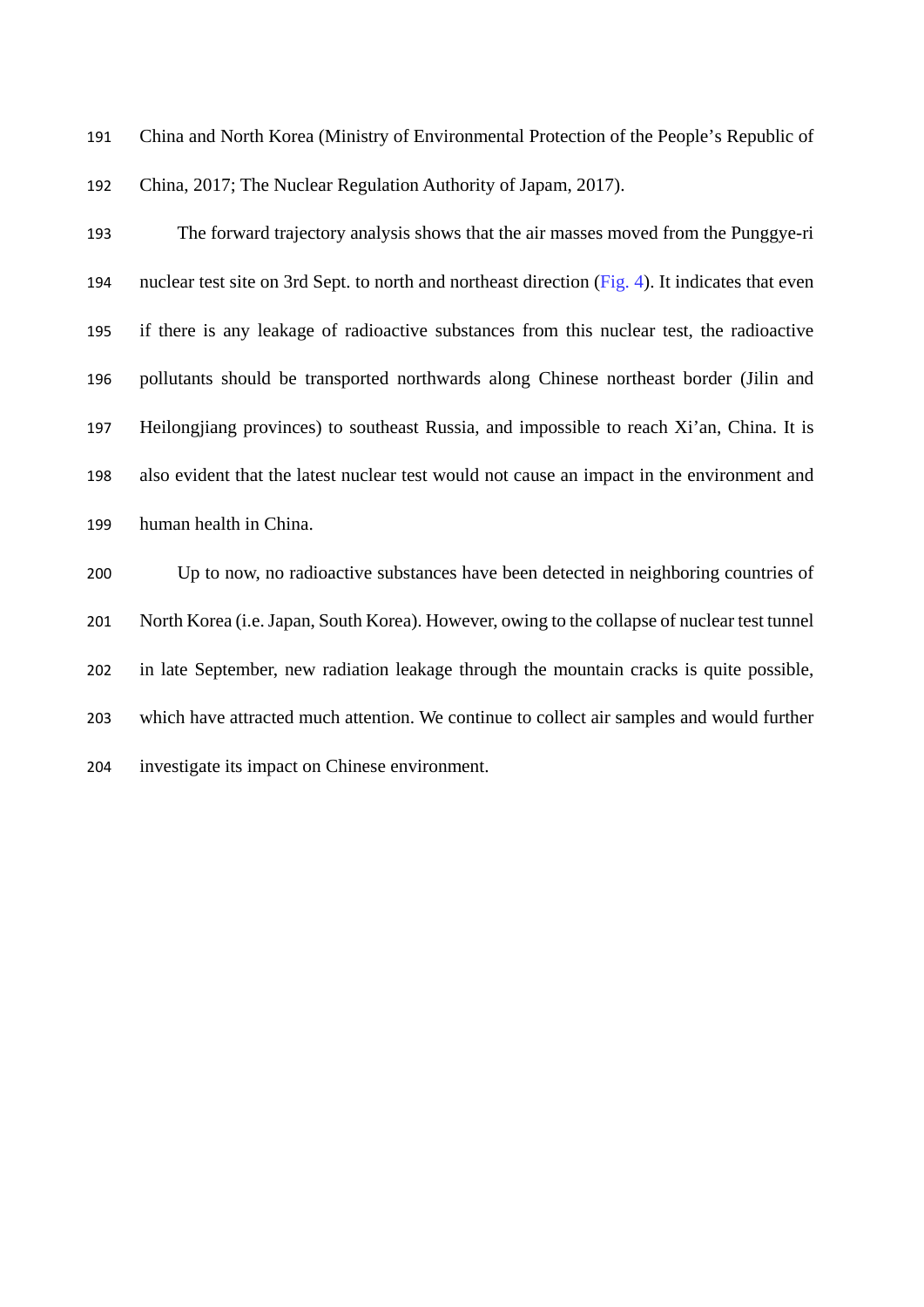



**Figure 4. Forward trajectory in Punggye-ri nuclear test site on 3rd Sept., 2017**

# **Conclusions**

| 209 | Based on the results obtained in this work and discussion above, it can be concluded                      |
|-----|-----------------------------------------------------------------------------------------------------------|
| 210 | that: (1) <sup>14</sup> C levels in the aerosols in Xi'an, China do not show any signals from the North   |
| 211 | Korean 6th nuclear weapon test. On the contrary, a much lower $^{14}$ C level was observed in             |
| 212 | the sampling period compared to <sup>14</sup> C level of atmospheric $CO2$ all over China, which should   |
| 213 | be attributed to dilution effect of <sup>14</sup> C-depleted "old carbon" from combustion of fossil fuel; |
| 214 | (2) A 4.7-fold increase of $^{129}I/^{127}I$ ratios were measured in the post-test samples compared       |
| 215 | to the pre-test ones. The back and forward trajectory analysis show that the increased                    |
| 216 | $129$ I/ $127$ I ratios in the aerosols collected immediately after the North Korean nuclear weapon       |
| 217 | test are attributed to the <sup>129</sup> I-enriched air masses contaminated by emission of radioiodine   |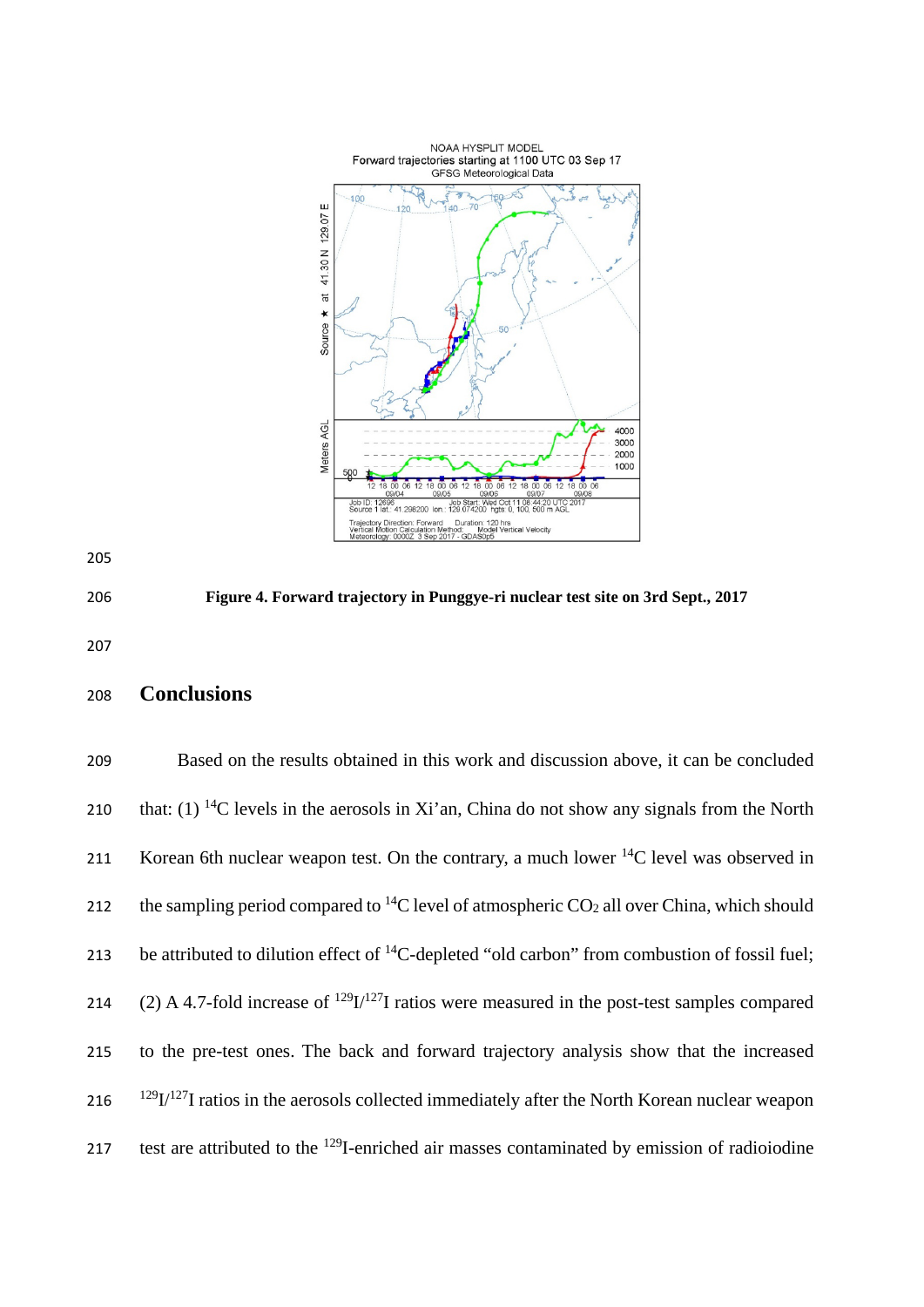from the European nuclear reprocessing plants. The results of this work suggest no 219 measurable leakage of radioactive substances released from the North Korea  $6<sup>th</sup>$  underground nuclear test, therefore no radiation impact to the environment and human health.

### **Acknowledgements**

 This work was supported by the National Natural Science Foundation of China (No. 11605207 and 91643206), the Ministry of Science and Technology of China (No. 2015FY110800), and the Technology Foundation for Selected Overseas Chinese Scholar, Department of Human Resources And Social Security of Shaanxi Province, China. 

## **References**

| 230 Cheng, P., Zhou, W., Wang, H., Lu, X., Du, H., 2013. <sup>14</sup> C dating of soil organic carbon |  |  |  |  |  |
|--------------------------------------------------------------------------------------------------------|--|--|--|--|--|
|                                                                                                        |  |  |  |  |  |

(SOC) in loess-paleosol using sequential pyrolysis and accelerator mass

- spectrometry (AMS). Radiocarbon 55, 563–570. doi:10.2458/azu\_js\_rc.55.16185
- Draxler, R.R., Rolph, G.D., 2003. HYSPLIT (HYbrid SingleParticle Lagrangian

Integrated Trajectory) Model, access via NOAA ARL READY Website,

- http://www.arl.noaa.gov/ready/ hysplit4.html. NOAA Air Resour. Lab.
- Englund, E., Aldahan, A., Hou, X., Possnert, G., Soderstrom, C., 2010. Iodine (I-129 and
- I-127) in aerosols from northern Europe. Nucl. Instrum. Meth. B 268, 1139–1141.
- Hou, X., Hansen, V., Aldahan, A., Possnert, G., Lind, O.C., Lujanienė, G., 2009. A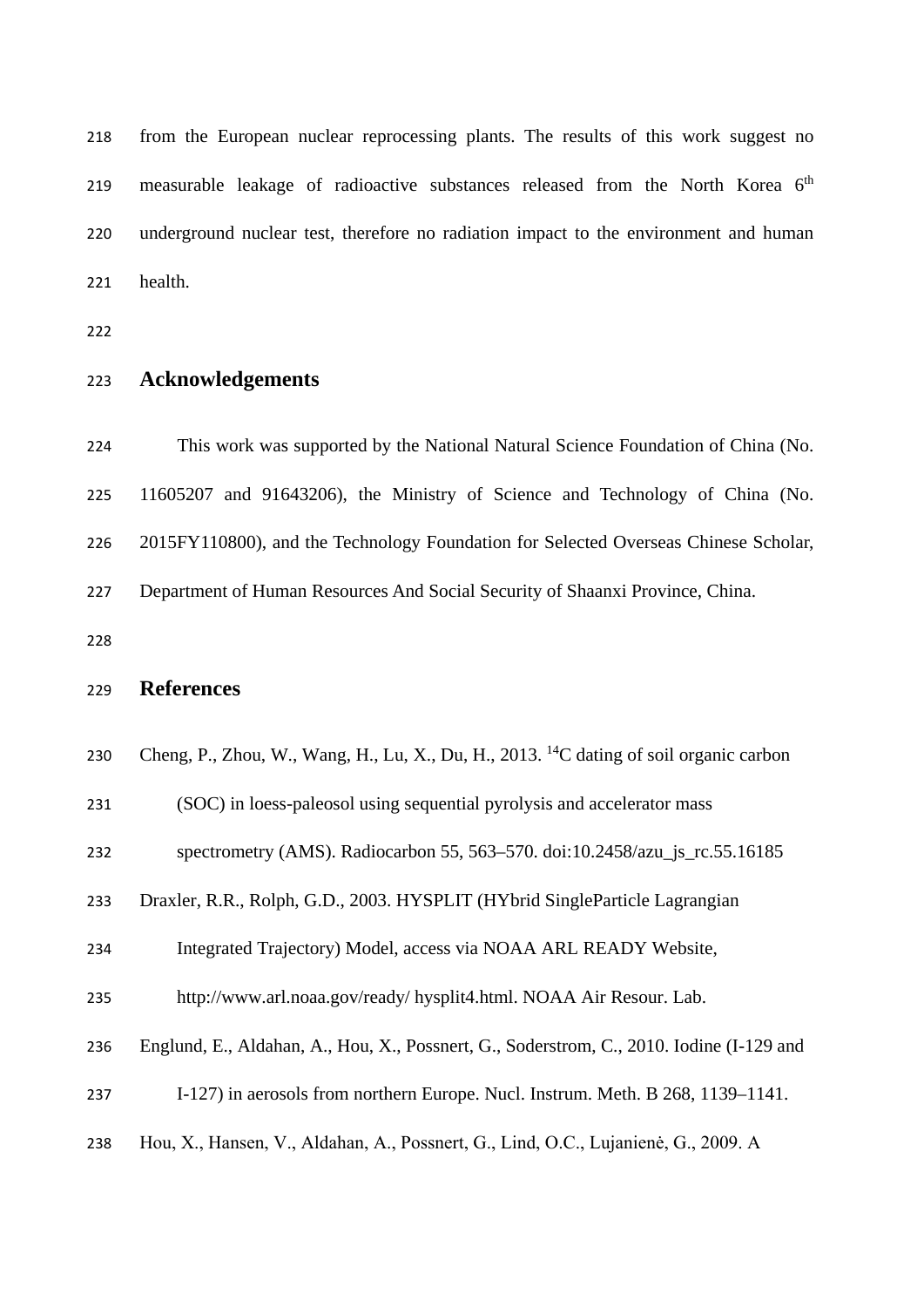- review on speciation of iodine-129 in the environmental and biological samples.
- Anal. Chim. Acta 632, 181–196.
- Hou, X., Zhou, W.J., Chen, N., Zhang, L., Liu, Q., Luo, M., Fan, Y., Liang, W., Fu, Y.,
- 242 2010. Determination of Ultralow Level  $^{129}I^{127}I$  in Natural Samples by Separation of
- Microgram Carrier Free Iodine and Accelerator Mass Spectrometry Detection. Anal.
- Chem. 82, 7713–7721. doi:10.1021/ac101558k
- Hua, Q., Barbetti, M., Rakowski, A.Z., 2013. Atmospheric Radiocarbon For The Period 1950–2010. Radiocarbon 55, 1–14.
- Ministry of Environmental Protection of the People's Republic of China, 2017.
- Environmental radiation monitoring results of the sixth North Korean nuclear test in the northeast border and surrounding areas.
- Niu, Z., Zhou, W., Wu, S., Cheng, P., Lu, X., Xiong, X., Du, H., Fu, Y., Wang, G., 2016.
- 251 Atmospheric Fossil Fuel CO<sub>2</sub> Traced by  $\Delta^{14}$ C in Beijing and Xiamen, China:
- Temporal Variations, Inland/Coastal Differences and Influencing Factors. Environ.
- Sci. Technol. 50, 5474–5480. doi:10.1021/acs.est.5b02591
- Paull, C.K., Martens, C.S., Chanton, J.P., Neumann, A.C., Coston, J., Jull, A.J.T., Toolin,
- 255 L.J., 1989. Old carbon in living organisms and young CaCO<sub>3</sub> cements from abyssal
- brine seeps. Nature 342, 166–168. doi:10.1038/342166a0
- Persio, S.L., 2017. North Korean Soldiers Are Being Treated for Radiation Exposure
- After Nuclear Test: Report. Newsweek. http://www.newsweek.com/north-korean-
- soldiers-being-treated-radiation-exposure-after-nuclear-test-698246
- Saiz-Lopez, A., Gómez Martín, J.C., Plane, J.M.C., Saunders, R.W., Baker, A.R., Von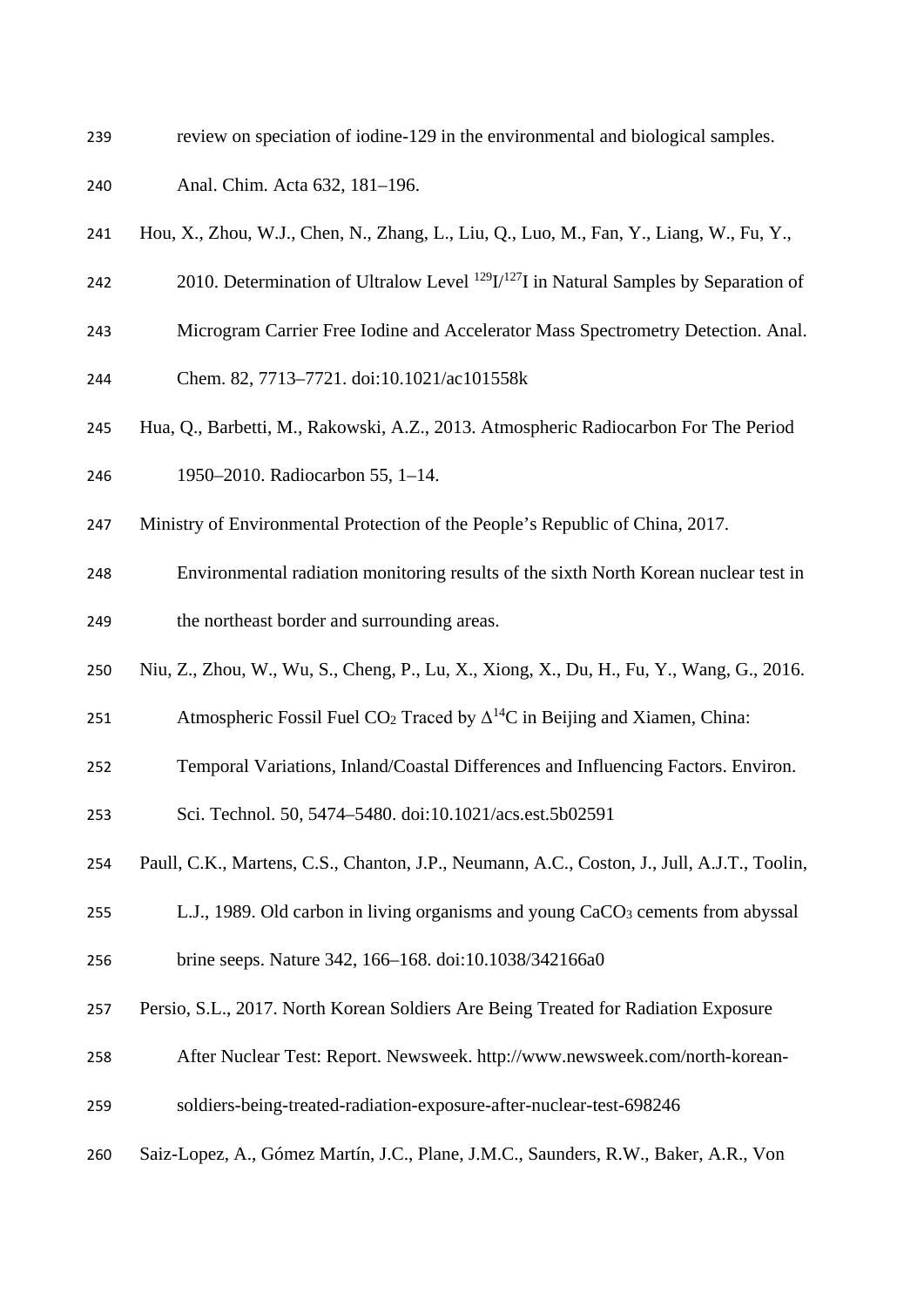| 261 | Glasow, R., Carpenter, L.J., McFiggans, G., 2012. Atmospheric chemistry of iodine.                   |
|-----|------------------------------------------------------------------------------------------------------|
| 262 | Chem. Rev. 112, 1773-1804.                                                                           |
| 263 | Santos, F.J., López-Gutiérrez, J.M., García-León, M., Suter, M., Synal, H.A., 2005.                  |
| 264 | Determination of $^{129}I/^{127}I$ in aerosol samples in Seville (Spain). J. Environ. Radioact.      |
| 265 | 84, 103-109.                                                                                         |
| 266 | Stuiver, M., Polach, H.A., 1977. Discussion: reporting of <sup>14</sup> C data. Radiocarbon 19, 355– |
| 267 | 363.                                                                                                 |
| 268 | The Nuclear Regulation Authority of Japam, 2017. Estimated and measured 1m height                    |
| 269 | environmental radioactivity level at monitoring posts in 47 prefectures all over                     |
| 270 | Japan. http://www.nsr.go.jp/english/.                                                                |
| 271 | Toyama, C., Muramatsu, Y., Igarashi, Y., Aoyama, M., Matsuzaki, H., 2013.                            |
| 272 | Atmospheric fallout of <sup>129</sup> I in Japan before the Fukushima accident: Regional and         |
| 273 | global contributions (1963-2005). Environ. Sci. Technol. 47, 8383-8390.                              |
| 274 | doi:10.1021/es401596z                                                                                |
| 275 | Wen, L., 2017. University of Science and Technology of China accurately determines the               |
| 276 | location and yield of North Korea underground nuclear detonation on September 3,                     |
| 277 | 2017.                                                                                                |
| 278 | http://seis.ustc.edu.cn/2017/0903/c10094a191087/page.htm?from=timeline&isappins                      |
| 279 | talled=0.                                                                                            |
| 280 | Zhang, L., Hou, X., Li, H., Xu, X., 2017. A 60-year record of $^{129}$ I in Taal Lake sediments      |
| 281 | (Philippines): Influence of human nuclear activities at low latitude region.                         |
| 282 | Chemosphere. doi:10.1016/j.chemosphere.2017.11.134                                                   |